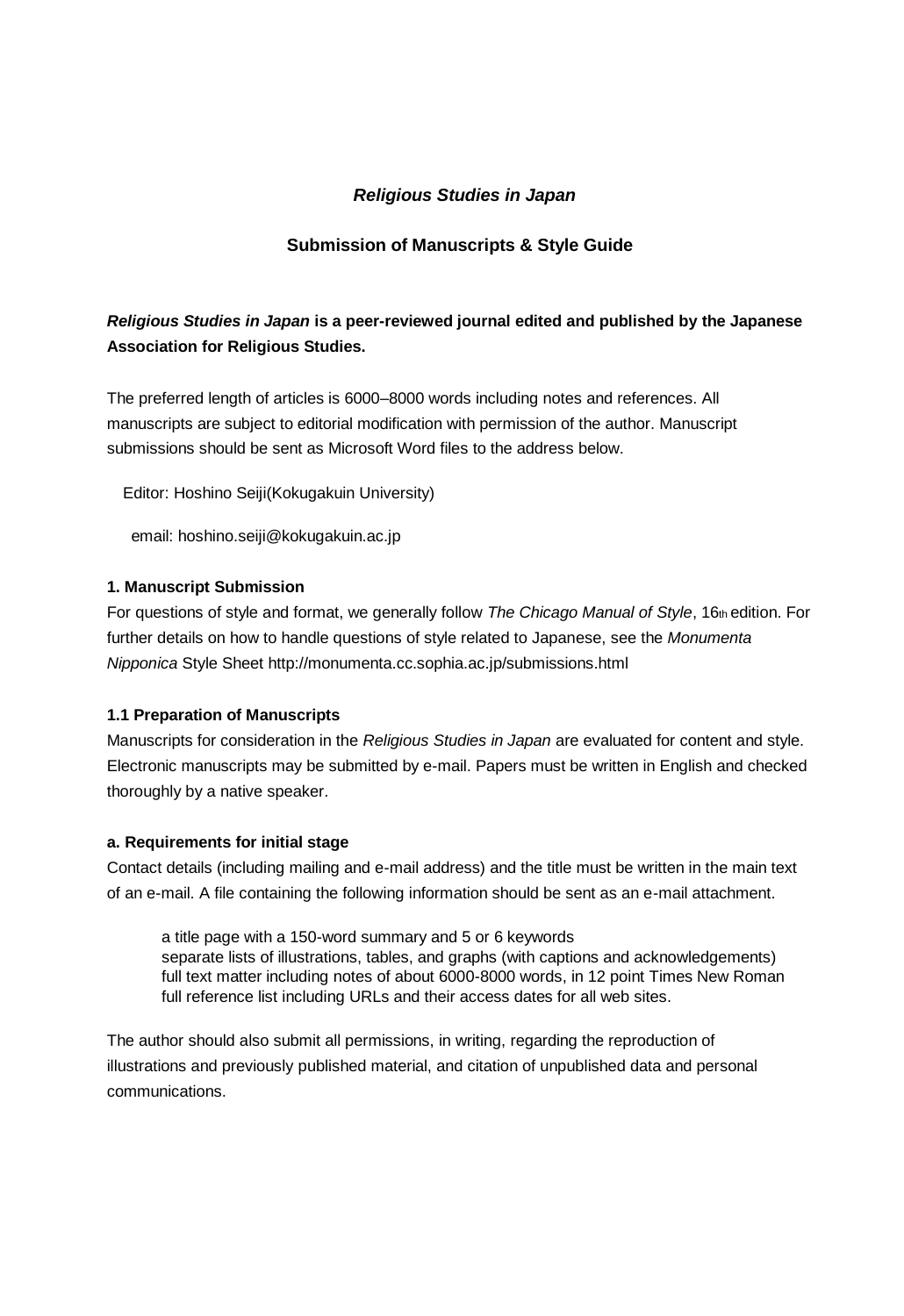## **b. Requirements for second stage**

If a manuscript has been accepted for publication, it may require revisions in content and/or style. (Suggestions may be given to the author by peer-reviewers.) Upon completion, the author should submit ONE paper copy of the revised manuscript plus a final electronic version. If images are included in the manuscript, they must be either reproduced on photographic paper or scanned at 300 DPI as a color or black-and-white photograph in JPEG or TIFF format. Authors whose manuscripts have been accepted must also supply a two-line biographical note (for the front page of the article) plus a six-line version (for the Contributors Page).

### **1.2 Copyright**

Copyright for articles and book reviews published in the *Religious Studies in Japan* belongs to the Japanese Association for Religious Studies (JARS). Manuscripts submitted for consideration should not have been previously published, or be under consideration for publication elsewhere. If a manuscript has been accepted for publication in the *Religious Studies in Japan*, we ask authors not to distribute the manuscript before publication. The *Religious Studies in Japan* will readily grant permission for the reprinting of articles and reviews, or for their reproduction for classroom use, provided it is requested in writing. The full contents of the *Religious Studies in Japan* will be posted on the JARS website, in PDF format, for full and free access by the academic community; acceptance of this condition is implied by the author's consent to publish in the *Religious Studies in Japan*.

### **2. Stylistic Conventions**

### **2.1 Headings**

Provide section headings and, where appropriate, subheadings. Do not begin an article with a heading (e.g. "Introduction").

## **2.2 Name order**

Give Japanese names in traditional order (e.g., Nishida Kitarō), except in cases when citing a Japanese author whose name has been rendered in Western format in English-language publications (e.g., Harumi Befu).

## **2.3 Chinese Characters/Kana**

Provide characters at the first (and only the first) mention of a person, place name, literary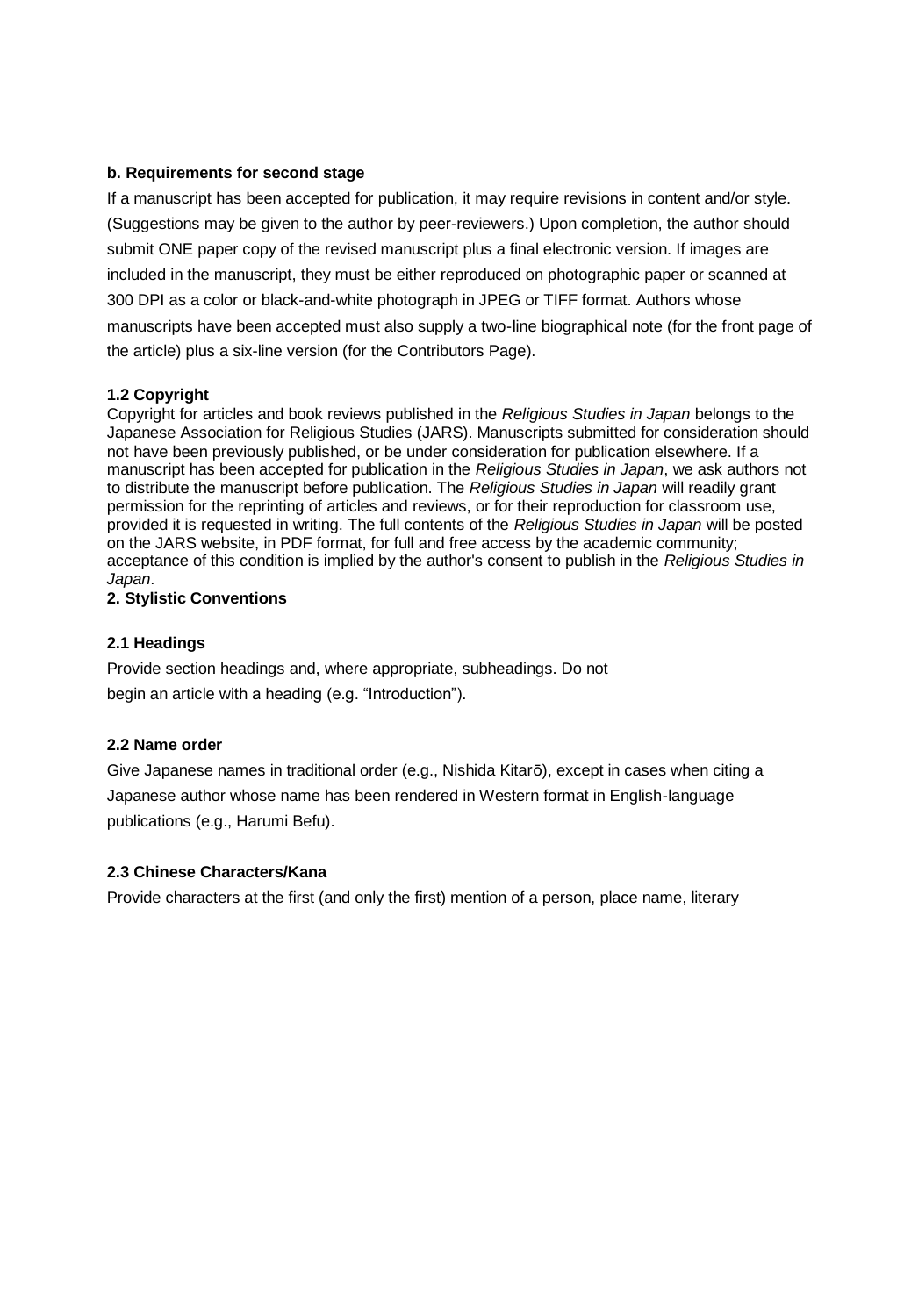work, era name, or Romanized term. Do not provide characters for prefectures, islands (e.g. Hokkaido), provinces, or major cities. Do not provide characters for words found in English-language dictionaries (e.g., Shinto, kami), unless they form part of a fuller Japanese phrase or text reference

### **2.4 Macrons**

Indicate long vowels with a macron in a standard font (ō, ū). Otherwise, use circumflexed vowels (ô, û). Provide macrons for all words apart from anglicized ones (e.g., Shinto), and main islands and cities (Hokkaido, Honshu, Tokyo, Osaka). Omit macrons if a religious organization does so in its official English name (e.g., Rissho Kosei-kai). Retain macrons when they occur in a Japanese-language citation (e.g., Hamuro Yoriaki葉室頼昭 , *'Shintō' no kokoro*「神道」のこころ , Tokyo: Shunjūsha,**\*** 1997). \*While macrons should be retained for publisher names, it is not necessary to provide the kanji for publishers. There may be instances whereby publisher names include place names that require macrons (e.g., Tōkyō Daigaku Shuppan).

## **2.5 Italicization of Japanese and non-English-language terms**

Italicize Japanese and non-English-language terms, except for those that are used frequently in English (e.g., Shinto, kami) or found in standard English dictionaries.

## **2.6 Syllables**

Show syllable divisions with an apostrophe (e.g., *shin'yō*), but only if needed to avoid confusion.

## **2.7 Japanese/non-English-language phrases**

In principle, the characters for names, terms, and places should immediately follow the Romanized version (e.g., Yasumaru Yoshio安丸良夫 , *shinbutsu bunri*神仏分離 , Hagurosan羽黒山 ). This also applies to all references and footnotes. In cases of different readings, use the following abbreviations: Jp. Japanese Ch. Chinese Sk. Sanskrit

## **2.8 Spelling**

Use American spelling (e.g. center, not centre). An exception may be made for extracted quotations where the original uses British spelling.

## **2.9 Use of all caps/small caps**

Although the *Shūkyō kenkyū* uses small caps to indicate authors' surnames in textual references (e.g., YOSHIDA 1970, 37) and bibliographies, do not use all caps or small caps anywhere in the manuscript, except in the case of abbreviations in references (see 3.1 References d. Abbreviations). Small caps will be added as necessary during the editing process.

## **3. Documentation**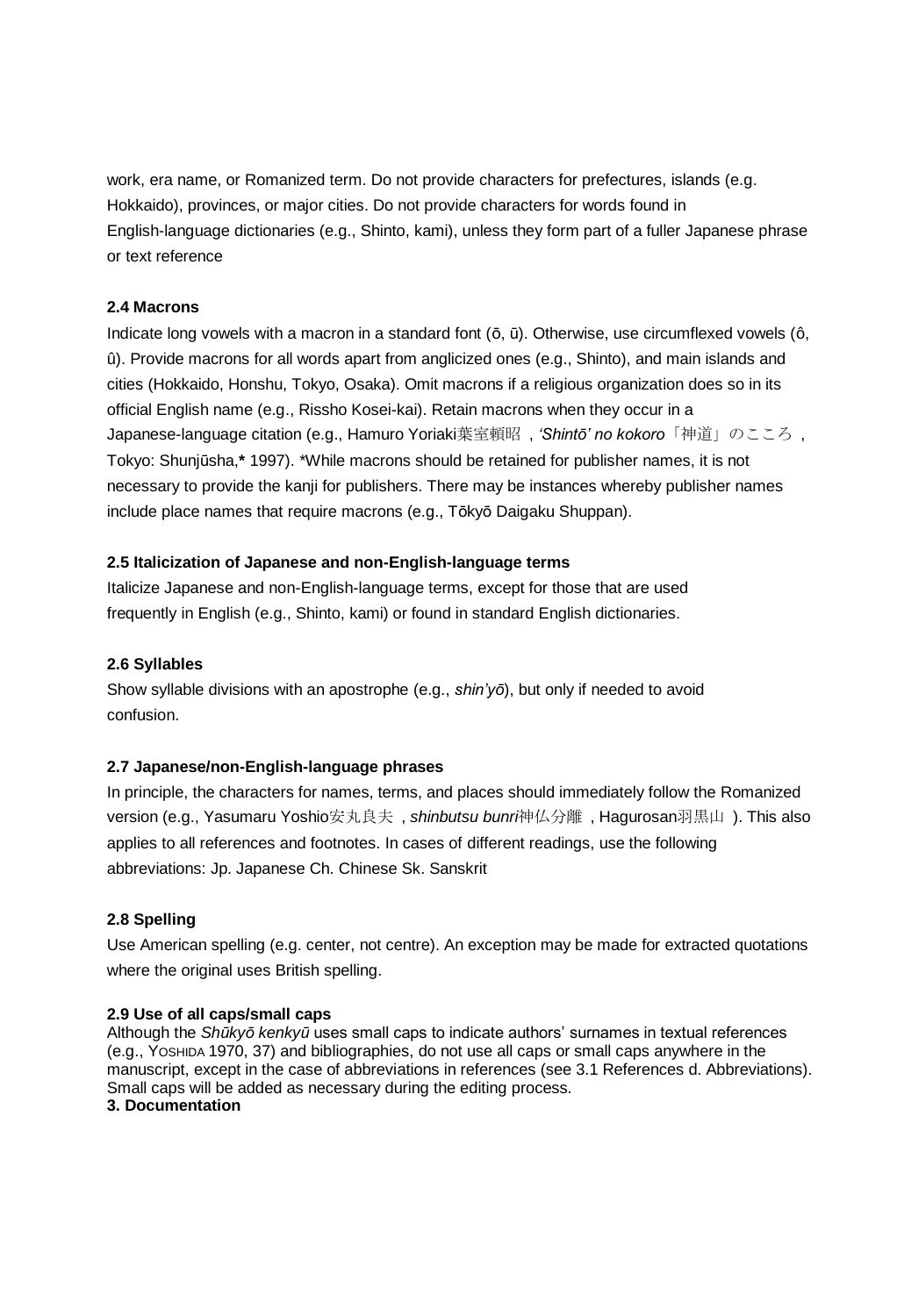### **3.1 Citations within text**

For references to works within the text (including footnotes), use the author-date system with the surname of the author, year of publication (without intervening punctuation), followed by a comma then page numbers, e.g., (Jones 1979, 379); for consecutive numbers, use (Suzuki 2001, 289–93).

## **3.2 Footnotes**

Indicate footnotes in the text with a raised Arabic number. Assign footnote numbers consecutively throughout the manuscript, but supply them on a separate sheet of paper at the end of the text. Use footnotes for supplementary data or ideas, but use citation notes for simple references (see 3.1).

### **3.3 References**

Supply full bibliographical information in a section entitled "References" at the end of the document. Each Japanese title must include all characters, including author names. The following information for all references is essential.

a. Monographs Hurvitz, Leon 1976 *Scripture of the Lotus Blossom of the Fine Dharma*. New York: Columbia University Press. Separate the date from the title with a tab space. If the work is in Japanese, use the following format

Watanabe Shôichi渡部昇一 1974 *Nihongo no kokoro* 日本語の心 . Tokyo: Kōdansha. Do not italicize Chinese characters/kana.

b. Book chapters Walthall, Anne 1991 The lifecycle of farm women in Tokugawa Japan*.* In *Recreating Japanese Women, 1600–1945*, ed. Bernstein, Gail Lee, 42–70. Berkeley: University of California Press. Namura Jōhaku苗村丈伯1989 Onna chōhōki女重宝記 (1692). In *Tōyoko gakuen joshi tanki daigaku josei bunka kenkyūjo sōsho: Daisanshū*東横学園女子短期大学女性 文化研究所叢書第三輯 , ed. Arima Sumiko有馬澄子 , Wakasugi Tetsuo若杉哲男 , and Nishigaki Yoshiko西垣賀子 , 1–141. Tokyo: Josei Bunka Kenkyūjo.